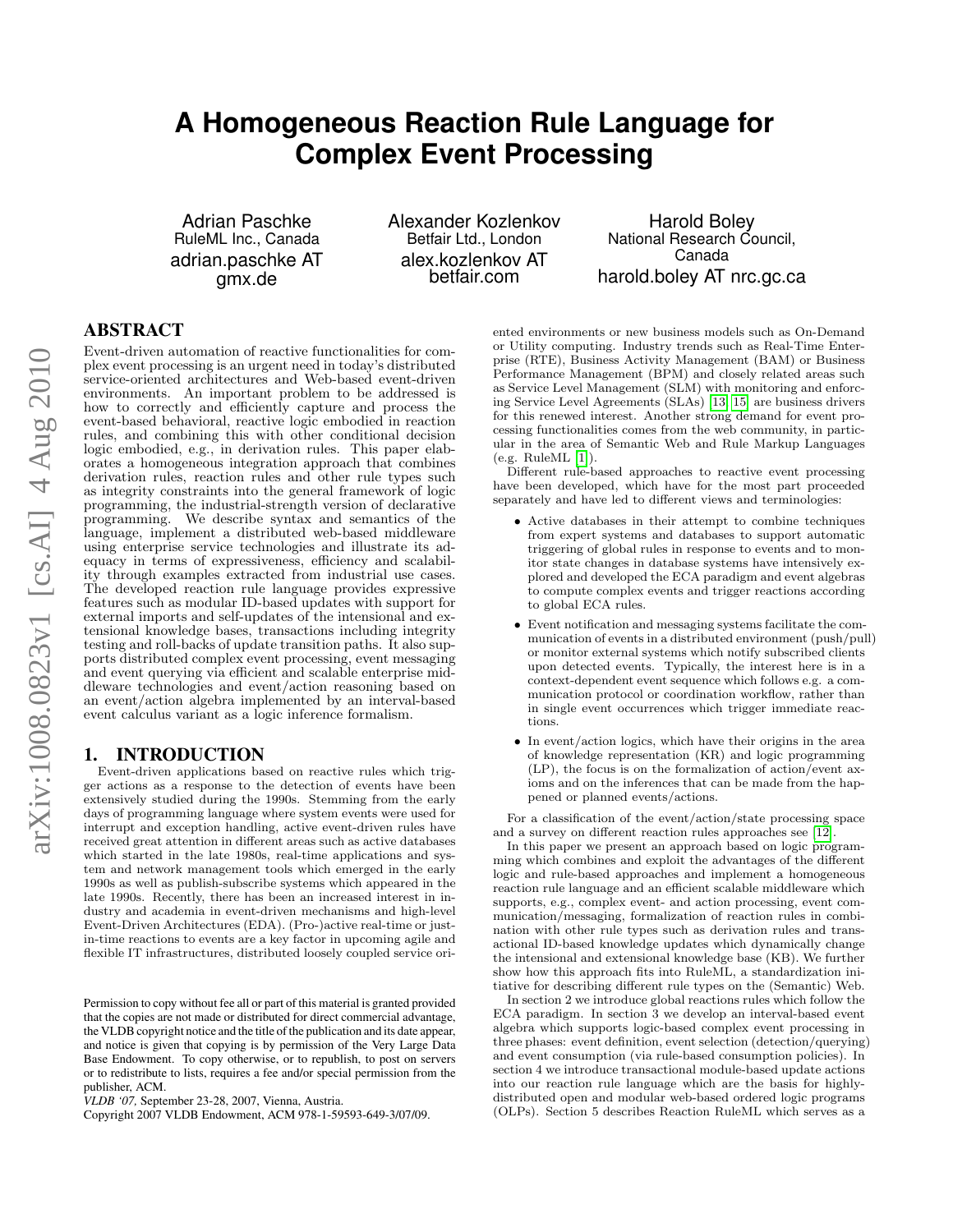platform independent rule interchange format and XML serialization language. In section 6 we implement a highly scalable and efficient communication and management middleware which allows deploying rule inference services for rule-based complex event processing and service-oriented computing on the Web. Section 7 concludes this paper with a discussion of our rule-based design artifact for application domains such as IT Service Management (ITSM), Business Activity Monitoring (BAM) and Business Process Management (BPM), and Service Oriented Computing.

### 2. GLOBAL REACTION RULES

Global reaction rules typically follow the Event-Condition-Action  $(ECA)$  paradigm: "on Event and Condition do Action". We have implemented a tight integration of global ECA rules and derivation rules. Both rule types are represented together in a homogeneous knowledge base (KB):  $KB = R, E, F, I >$ , where  $R$  is the set of derivation rules,  $E$  the set of ECA rules,  $F$  the set of facts and  $I$  the set of integrity constraints. The KB might be updated over time, i.e. the intensional and extensional knowledge might be changed dynamically during runtime incorporating self-updates (add/remove) triggered by active rules or imports of external modules. The approach is based on the logic programming paradigm where the KB is an extended logic program (ELP) with finite function nestings, variables, (non-monotonic) default negation and explicit negation, a typed logic supporting Semantic Web types from external ontologies (RDFS/OWL) [\[15,](#page-10-1) [14\]](#page-10-4) and external Java types and procedural attachments using Java objects/methods in rule derivations [\[8,](#page-10-5) [6\]](#page-10-6). In the following we use the standard LP notation with an ISO Prolog related scripting syntax called Prova [\[8,](#page-10-5) [6\]](#page-10-6). We assume that the reader is familiar with logic programming techniques [\[9\]](#page-10-7).

### 2.1 Syntax of global ECA rules

A global reaction rule is formalized as an extended ECA rule, represented in the KB as a 6-ary fact with the reserved predicate name eca:  $eca(T, E, C, A, P, EL)$ , where T (time), E (event), C (condition),  $A$  (action),  $P$  (post condition),  $EL(se)$  are complex terms/functions [10]. The complex terms are meta-interpreted by the ECA interpreter as (sub)goals on derivation rules in the KB which are used to implement the functionality of each part of an ECA rule. That is, the full expressiveness of derivation rules in extended LPs with logical connectives, variables, finite function nestings, (non-monotonic) default and explicit negation as well as linear sequential operators such as "cuts", serial updates and procedural attachments can be used to declaratively implement arbitrary complex behavioural reaction logic, whereas the core ECA rules' syntax stays compact. The implemented global derivation rules can be reused several times in different ECA rules, leading to a compact homogenous rule base (modularization).

The time part  $(T)$  of an ECA rule defines a pre-condition (an explicitly stated temporal event defining a validity time or event processing window) which specifies a specific point or window of time at which the ECA rule should be processed by the ECA processor, either absolutely (e.g., "at 1 o'clock on the 1st of May 2006), relatively (e.g., 1 minute after event X was detected) or periodically ("e.g., "every 10 seconds"). The post-condition  $(P)$ is evaluated after the action has been executed. It might be used to prevent backtracking from different variable bindings via cuts or it might be used to apply post-conditional integrity and verification/validation tests in order to safeguard transactional knowledge updates in ECA rules. The else part  $(EL)$  defines an alternative action which is executed in case the ECA rule could not be completely executed. This is in particular useful to specify default (re-)actions or trigger exceptional failure handling policies. The parts of a reaction rule might be blank, i.e. always satisfied, stated with " ", e.g.,  $eca(t, e, \_, a, \_, \_)$ . Blank parts might be completely omitted leading to specific types of reactive rules, e.g. standard ECA rules (ECA:  $eca(e, c, a)$ ), production style rules (CA:  $eca(c, a)$ ), extended ECA rules with post conditions (ECAP:  $eca(e, c, a, p)$ ). Variable bindings to ground knowledge which is derived from the queried derivation rules or the queried external data sources (e.g. a relational database or constructive procedural function/method) are supported together

with unification and backtracking as in logic programming, e.g.,  $eca(detect(e1(Context), Time), . , fire(a1(Context), Time)).$  This is in particular useful to interchange context information, e.g. between the event and the action or the condition and the action part. Negation is supported, e.g., eca(not(ping(service1)), neg(  $maintenance(serve1)), create(troubleticket(serve1))).$  The event of this ECA rule is detected if the ping (might be an external web service call) fails by default, i.e. the (invoke) call on the external procedural function fails or no answer is received (i.e. the information is missing). If the condition can be explicitly proved as false, i.e. service1 is definitely not in maintenance state, a trouble ticket for this unavailable service is automatically created.

Example: Every 10 seconds it is checked (time) whether there is a service request by a customer (event). If there is a service request a list of all currently unloaded servers is created (condition) and the service is loaded to the first server (ac-tion). In case this action fails, the system will backtrack and try to load the service to the next server in the list. Otherwise it succeeds and further backtracking is prevented (post-condition cut) . If no unloaded server can be found, the else action is triggered, sending a notification to the customer.

```
eca(
    every10Sec(), % time
    detect(request(Customer, Service),T), % event
    find(Server), % condition
```

```
load(Server, Service), % action
    !, % postcondition
   notify(Customer, "Service request temporarily rejected").
).
% time
every10Sec() :- sysTime(T), interval( timespan(0,0,0,10),T).
% event
detect(request(Customer, Service),T):-
   occurs(request(Customer,Service),T),
   consume(request(Customer,Service)).
% condition
find(Server) :- sysTime(T), holdsAt(status(Server, unloaded),T).
% action
load(Server, Service) :-
   sysTime(T),
    rbsla.utils.WebService.load(Server,Service),%proc. attachment
    add(key(Server), "happens(loading(_0),_1).", [Server, T]).
```
% alternative action

notify(Customer, Message): sendMessage(Customer, Message).

The state of each server might be managed via an Event Calculus (EC) formalization:

```
terminates(loading(Server),status(Server,unloaded),T).
initiates(unloading(Server),status(Server,unloaded),T).
```
The example includes possible backtracking to different variable bindings. In the condition part all servers that are in the state unloaded are bound to the variable Server. If the action which tries to load a server with the service succeeds, further backtracking is prevented by the post-condition cut. If no unloaded server can be found for the customer request, the "else" action is executed which notifies the customer.

### 2.2 Declarative Semantics of Global ECA Rules

The declarative semantics of ECA rules is directly inherited from the semantics of the underlying rule/inference system. The goals/queries defined by the (truth-valued model-theoretic) functions denoting the ECA rule parts are actively used to query the KB and evaluate the derivation rules (or external Boolean-valued function implementations) that implement the functionality of the ECA rule parts.

Definition: An extended ECA rule is interpreted as a conjunction of (sub)goals (its complex terms) which must be processed in a left-to-right order starting with the goal denoting the time part, in order to capture the forward-directed semantics of an ECA rule:  $ECA_i = T \wedge E \wedge ((C \wedge A \wedge P) \vee EL)$ , where ECA is the top goal/query which consists of the subgoals  $T, E, C, A, P, EL$ . An ECA rule succeeds, i.e.  $ECA_i$  is entailed by the KB, if the subgoals succeed:  $KB \models ECA_i \iff KB \models (\forall X)(T \land E \land ((C \land A \land P) \lor EL)),$  where  $\overline{X}$  is the set of variables occurring free in ECA<sub>i</sub>.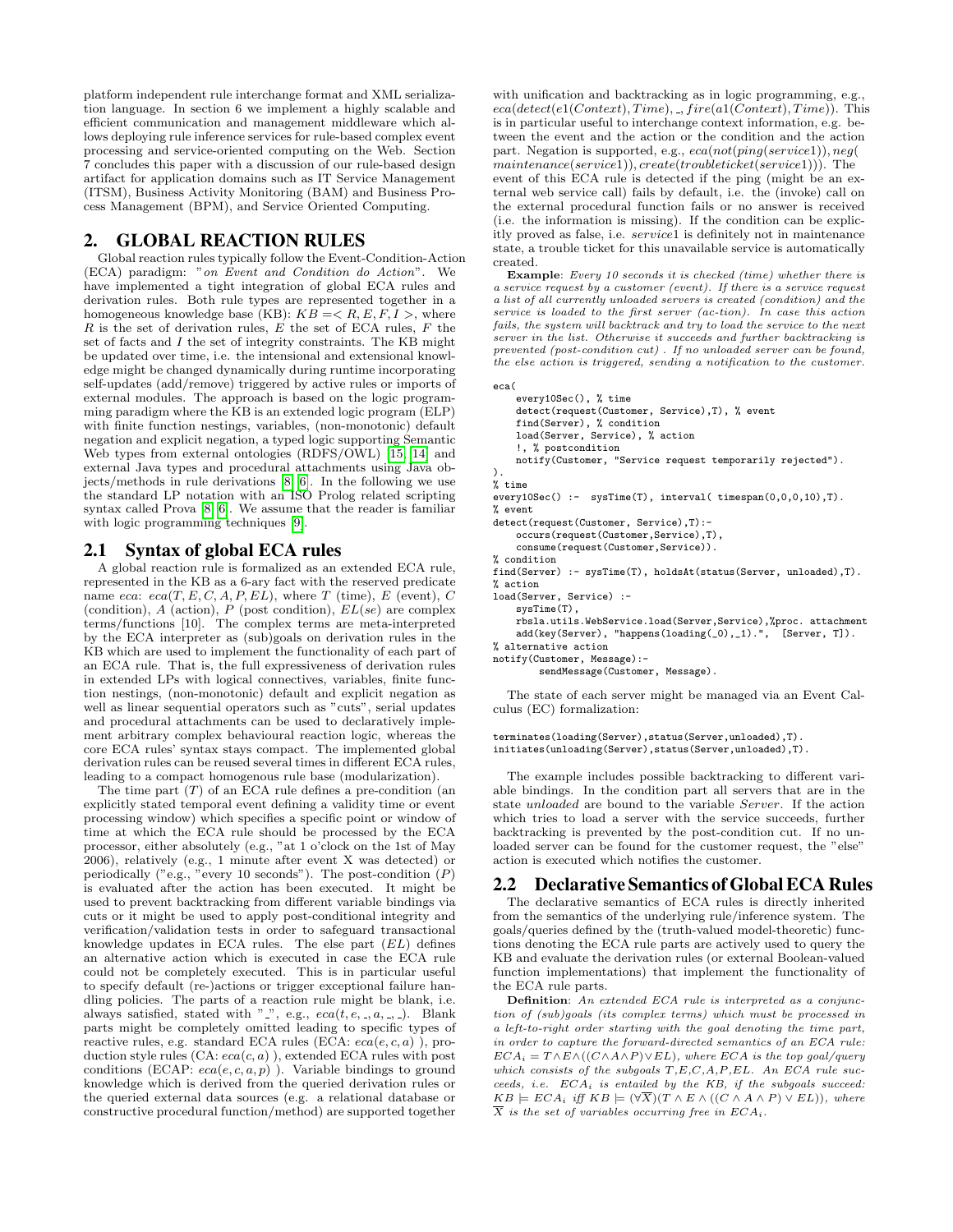The post-condition acts as a constraint on the KB state after the action has been performed. In particular, actions with effects on the KB such as knowledge updates which transit the current KB state to the next state can be tested by integrity constraints. If the integrity tests fail, transactional knowledge updates are rolled back according to the semantics of the transaction logic in our approach. In case of external actions, compensating actions can be called in the else part, if the external system provides appropriate API methods which support transactions. That is, the action part A of a reaction rule can lead to overall rule success only if, besides  $success(A)$ , the (pre)condition before the action and the postcondition after the action are evaluated to true:  $\forall \overline{X}(C \wedge success(A) \wedge P)$ . For a detailed description of the declarative semantics, in particular the implemented extended well-founded semantics for ELPs see [\[15\]](#page-10-1).

### 2.3 Operational Semantics of Global ECA Rules

In order to integrate the (re)active behavior of ECA rules into goal-driven backward-reasoning, the goals defined by the complex terms in the ECA rules are meta-interpreted by an additional ECA interpreter. The interpreter implements the forwarddirected operational semantics of the ECA paradigm. The ECA interpreter provides a general wrapper interface which can be specialized to a particular query API of an arbitrary backwardreasoning inference engine. This means, the ECA meta-interpreter is used as a general add-on attached to an LP system (a derivation rule engine) extending it with reasoning and processing features for reactive rules. The task of processing an ECA rule by querying the respective derivation rules using the defined complex terms in an ECA rule as queries on the KB is solved by a daemon (implemented within the ECA interpreter). The daemon is a kind of adapter that frequently issues queries on the ECA rules in order to simulate the active behavior in passive goal-driven LP systems. Proof-theoretically, it applies the ECA subgoals of a top query formed by an ECA rule one by one on the KB (the current KB state) using the inference rules of the underlying backward-reasoning inference engine to deductively prove the syntactic derivability from the clauses in the KB. The process is as follows:

- 1. it queries (repeatedly in order to capture updates to reactive rules) the KB and derives all ECA rules represented in the KB by the universal query  $eca(T, E, C, A, P, EL)$ ?,
- 2. it adds the derived ECA rules to its internal active KB, which is a kind of volatile storage for reactive rules and temporal event data, and
- 3. finally, it processes the ECA rules sequentially or in parallel, depending on the configuration, using a thread pool.

The forward-directed execution of the ECA paradigm is given by the strictly positional order of the terms in the ECA rules. That is, first the time part is queried/evaluated by the ECA processor (daemon), when it succeeds then the event part is evaluated, then the condition, and so on. The computed (ground) substitutions  $\theta$  of the variables for each subgoal in a rule  $ECA_i$ are unified by the ECA interpreter with their variable variants in the subsequent subgoals of the top ECA query. The interpreter also implements the common LP backtracking mechanism to backtrack to different variable bindings. In order to enable parallel processing of ECA rules, the ECA processor implements a thread pool where each ECA rule is executed in a separate thread, if its time part succeeds.

Example: "Every 10 seconds it is checked (time) whether there is an incoming request by a customer to book a flight to a certain destination (event). Whenever this event is detected, a database look-up selects a list of all flights to this destination (condition) and tries to book the first flight (action). In case this action fails, the system will backtrack and book the next flight in the list; otherwise it succeeds (post-condition cut) sending a "flight booked" notification. If no flight can be found to this destination, i.e. the condition fails, the else action is triggered, sending a "booked up" notification back to the customer."

```
eca( every10Sec(), detect(request(Customer, Destination),T),
   find(Destination, Flight), book(Customer, Flight), !,
   notify(Customer, bookedUp(Destination) ).
```

```
% time derivation rule
every10Sec() := system(F), interval( timespan(0,0,0,10), T).% event derivation rule
detect(request(Customer, FlightDestination),T):-
    occurs(request(Customer,FlightDestination),T),
    consume(request(Customer,FlightDestination)).
% condition derivation rule
find(Destination,Flight) :-
    on_exception(java.sql.SQLException,on_db_exception()),
    dbopen("flights",DB), sql_select(DB,"flights", [flight,
   Flight], [where, dest=Destination"]).
% action derivation rule
book(Cust, Flight) :-
    flight.BookingSystem.book(Flight, Cust),
    notify(Cust,flightBooked(Flight)).
% alternative action derivation rule
notify(Customer, Message):- sendMessage(Customer, Message).
```
If the action succeeds further backtracking is prevented by the post-condition cut "!". If no flight can be found for the customer request, the else action is executed which notifies the customer about this. The condition derivation rule accesses an external data source via an SQL query to a relational data base.

The homogeneous combination of global ECA-style reaction rules and derivation rules within the same representation language paves the way to the (re-)use of various other useful logic formalisms in reactive rules, such as procedural attachments, defeasible rules with rule priorities for conflict resolution, transactional update actions, event/action logics for temporal event calculations and complex event/action reasoning. Moreover, it relates ECA rules to other rule types such as integrity constraints or normative rules. As a result, the high expressive power and the clear logical semantics of these formalisms is also accessible to reaction rules.

### 3. INTERVAL-BASED EVENT CALCULUS EVENT / ACTION ALGEBRA

Events and actions in reactive ECA rules are typically not atomic but complex, consisting of several atomic events or actions that must occur or be performed in the defined order and quantity so as to detect complex events or execute complex actions, e.g. an ordered sequence of events or actions. This topic has been extensively studied in the context of active databases and event algebras, which provide the operators to define complex event types.

As we have pointed out in [\[11\]](#page-10-8) typical event algebras of active database systems for complex event definitions such as Snoop [\[4\]](#page-10-9) show inconsistencies and irregularities in their operators. For instance, consider the sequence  $B$ ;  $(A; C)$  in Snoop. The complex event is detected if  $A$  occurs first, and then  $B$  followed by  $C$ , i.e. an event instance sequence (EIS)  $EIS = a, b, c$  will lead to the detection of the complex event, because the complex event  $(A; C)$  is detected with associated detection time of the terminating event  $c$  and accordingly the event  $b$  occurs before the detected complex event  $(A; C)$ . However, this is not the intended semantics: Only the sequence  $EIS = b, a, c$  should lead to the detection of the complex event defined by  $B$ ;  $(A; C)$ . In the semantics of Snoop, which uses the detection time of the terminating event as occurrence time of a complex event, both complex event definitions  $B$ ;  $(A; C)$  and  $A$ ;  $(B; C)$  are equal. This problem arises from the fact that the events, in the active database sense, are simply detected and treated as if they occur at an atomic instant, in contrast to the durative complex events, in the KR event/action logics sense, which occur over an extended interval.

To overcome such unintended semantics and provide verifiable and traceable complex event computations (resp. complex actions) we have implemented an interval-based Event Calculus (EC) variant and refined the typical event algebra operators based on it. In the interval-based Event Calculus [\[11\]](#page-10-8) all events are regarded to occur in a time interval, i.e. an event interval  $[e1, e2]$ occurs during the time interval  $[t1, t2]$  where  $t1$  is the occurrence time of  $e1$  and  $t2$  is the occurrence time of  $e2$ . In particular, an atomic event occurs in the interval  $[t, t]$ , where t is the occurrence time of the atomic event.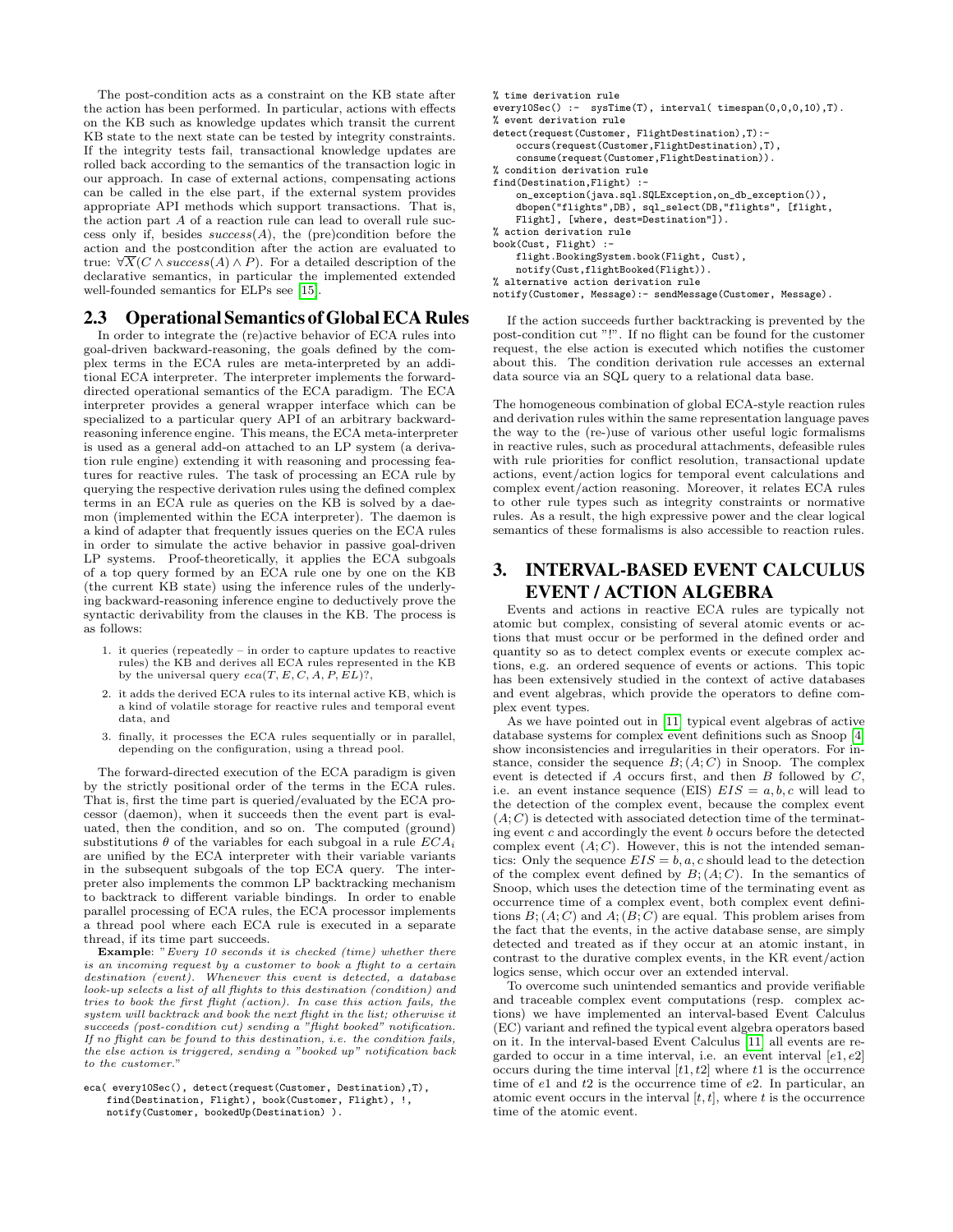The interval-based EC axioms describe when events / actions occur (transient consumption view), happen (non-transient reasoning view) or are *planned* to happen (future abductive view) within the EC time structure, and which properties (*fluents* or event intervals) are initiated and/or terminated by these events under various circumstances.

Definition: (Interval-based Event Calculus Language) An intervalbased EC signature is a multi-sorted signature with equality, with a sort E for events, a sort F for fluents (states or event intervals  $[E1, E2]$ ), and a sort T for timepoints. An EC language  $\Sigma^{EC}$ is a tuple  $\langle E, F, T, \leq \rangle$  where  $\leq$  is a partial ordering defined over the non-empty set T of time points, E is a non-empty set of events/actions and  $\overline{F}$  is a non-empty set of fluents. Timepoints, events/actions and fluents are n-ary functional literals  $L$  or  $\neg L$  which might be reified typed functions or external object instantiations, e.g. constructive views over relational databases storing the event occurrences, Java object instances, or XML data such as Common Base Event, or Semantic Web event class instances in RDF or OWL.

The basic  $holdsAt$  axiom of the classical EC [\[5\]](#page-10-10) for temporal reasoning about fluents is redefined in the interval-based EC to the axiom  $holdsInterval([E1, E2], [T1, T2])$  to capture the semantics of event intervals which hold between a time interval:

```
holdsInterval([E1,E2],[T11,T22]):-
    event([E1],[T11,T12]), event([E2],[T21,T22]),
    [T11,T12]<=[T21,T22], not(broken(T12,[E1,E2],T21).
```
The event function  $event([Event], [Interval])$  is a meta-function to translate instantaneous event occurrences into interval-based events:  $event([E], [T, T]) : - occurs(E, T)$ . It is also used in the event algebra meta-program to compute complex events from occurred raw events according to their event type definitions. The broken function tests whether the event interval is not broken between the the initiator event and the terminator event by any other explicitly specified terminating event:

broken(T1,Interval,T2): terminates(Terminator,Interval,[T1,T2]), event([Terminator],[T11,T12]), T1<T11, T12<T2.

The declarative semantics is given by interpretations which map event intervals  $[E1, E2]$  and time intervals  $[T1, T2]$  to truth values.

Definition: (Interval-based Event Calculus Interpretation) An interpretation is a mapping  $I : [T1, T2] \times [E1, E2] \mapsto \{true, false\}.$ Definition: (Event Calculus Satisfaction) An interpretation I satisfies an event interval  $[E1, E2]$  at a time interval  $[T1, T2]$  if  $I([E1, E2],$  $[T1, T2]$  = true and  $I(\neg [E1, E2], [T1, T2]) = false.$ 

Definition: (Instantiation and Termination) Let  $\Sigma^{EC}$  be an intervalbased EC language,  $D^{EC}$  be a domain description (an EC program) in  $\Sigma^{EC}$  and I be an interpretation of  $\Sigma^{EC}$ . Then an event interval  $[E1, E2]$  is instantiated at time point  $T1$  in I iff there is an event  $E1$ such that there is a statement in  $D^{EC}$  of the form occurs(E1, T1) and a statement in  $D^{EC}$  of the form initiates(E1, [E1, E2], T). A event interval  $[E1, E2]$  is terminated at time point  $T2$  in I iff there is an event E2 such that there is a statement in  $D^{EC}$  of the form  $occurs(E2,T2)$  and a statement in  $D^{EC}$  of the form terminates(E2,  $[E1, E2], T$ .

An interpretation qualifies as a model for a given domain description, if:

**Definition:** (Event Calculus Model) Let  $\Sigma^{EC}$  be an intervalbased EC language,  $D^{EC}$  be a domain description in  $\Sigma^{EC}$ . An interpretation I of  $\Sigma^{EC}$  is a model of  $D^{EC}$  iff  $\forall [E1, E2] \in \overline{F}$  and  $T1 \leq T2 \leq T3$  the following holds:

- 1. If  $[E1, E2]$  has not been instantiated or terminated at  $T2$  in  $I$ wrt  $D^{EC}$  then  $I([E1, E2], [T1, T1]) = I([E1, E2], [T3, T3])$
- 2. If  $[E1, E2]$  is initiated at T1 in I wrt  $D^{EC}$ , and not terminated at T2 the  $I([E1, E2], [T3, T3]) = true$
- 3. If  $[E1, E2]$  is terminated at T1 in I wrt  $D^{EC}$  and not initiated at  $T2$  then  $I([E1, E2], [T3, T3]) = false$

The three conditions define the persistence of complex event intervals as time progresses. That is, only events/actions have an effect on the changeable event interval states (condition 1) and the

truth value of a complex event state persists until it has been explicitly changed by another terminating event/action (condition 2 and 3). A domain description is consistent if it has a model. We now define entailment wrt to the meta-program domain description which we have implemented as a logic program:<br>Definition: (Event Calculus Entailment) Let  $D^{EC}$  be an interval-

based EC domain description. A event interval  $[E1, E2]$  holds at a<br>time interval  $[1, T2]T$  wrt to  $D^{EC}$ , written  $D^{EC} \models holdsInterval$  $[E1, E2], [T1, T2]), iff for every interpretation I of D<sup>EC</sup>, I([E1, E2], I[E2])$  $[T1, T2]$  = true.  $D^{EC}$  = neg(holdsInterval([E1, E2], [T1, T2])) iff  $I([E1, E2], [T1, T2]) = false.$ 

#### Example

occurs(a,datetime(2005,1,1,0,0,1)). occurs(b,datetime(2005,1,1,0,0,10)). Query: holdsInterval([a,b],Interval)? Result: Interval=

[datetime(2005,1,1,0,0,1), datetime(2005,1,1,0,0,10)]

Based on this interval-based event logics formalism, we now redefine the typical (SNOOP) event algebra operators and treat complex events resp. actions as occurring over an interval rather than in terms of their instantaneous detection times. In short, the basic idea is to split the occurrence interval of a complex event into smaller intervals in which all required component events occur, which leads to the definition of event type patterns in terms of interval-based event detection conditions, e.g. the sequence operator (;) is formalized as follows  $(A; B; C)$ :

```
detect(e,[T1,T3]):-
```

```
holdsInterval([a,b],[T1,T2],[a,b,c]),
holdsInterval([b,c],[T2,T3],[a,b,c]),
```

```
[T1, T2] \leq [T2, T3].
```
For the complete formalization of the interval-based EC event algebra see the ContractLog KR [\[15,](#page-10-1) [13\]](#page-10-0). In order to make definitions of complex events in terms of event algebra operators more comfortable and remove the burden of defining all interval conditions for a particular complex event type as described above, we have implemented a meta-program which implements an intervalbased EC event algebra in terms of typical event operators:

| Sequence:         | $sequence(E1, E2, \ldots, En)$      |
|-------------------|-------------------------------------|
| Disjunction:      | or $(E1, E2, \ldots, En)$           |
| Mutual exclusive: | $xor(E1, E2, \ldots, En)$           |
| Conjunction:      | and $(E1, E2, \ldots, En)$          |
| Simultaneous:     | $concurrent(E1,E2,\ldots,En)$       |
| Negation:         | $neg([ET1, \ldots, ETn], [E1, E2])$ |
| Quantification:   | any(n,E)                            |
| Aperiodic:        | aperiodic(E, [E1, E2])              |
|                   |                                     |

In order to reuse detected complex events in rules, e.g. in ECA rules or other complex events, they need to be remembered until they are consumed, i.e. the contributing component events of a detected complex event should be consumed after detection of a complex event. This can be achieved via the ID-based update primitives which allow adding or removing knowledge from the KB. We use these update primitives to add detected event occurrences as new transient facts to the KB and consume events which have contributed to the detection of the complex event. Example

```
detect(e,T):-
```
event(sequence(a,b),T), % detection condition add(eis(e), "occurs(e,\_0).", [T]), % add e with key eis(e) consume(eis(a)), consume(eis(b)). % consume all a and b events

If the detection conditions for the complex event  $e$  are fulfilled, the occurrence of the detected event e is added to the KB with the key  $eis(e)$  (eis = event instance sequence). Then all events that belong to the type specific event instance sequences of type a and type b are consumed using their ids  $eis(a)$  resp.  $eis(b)$ . Different consumption policies are supported such as "remove all events which belong to a particular type specific eis" or "remove the first resp. the last event in the eis". If no consume predicate is specified in a detection rule, the events are reused in the detection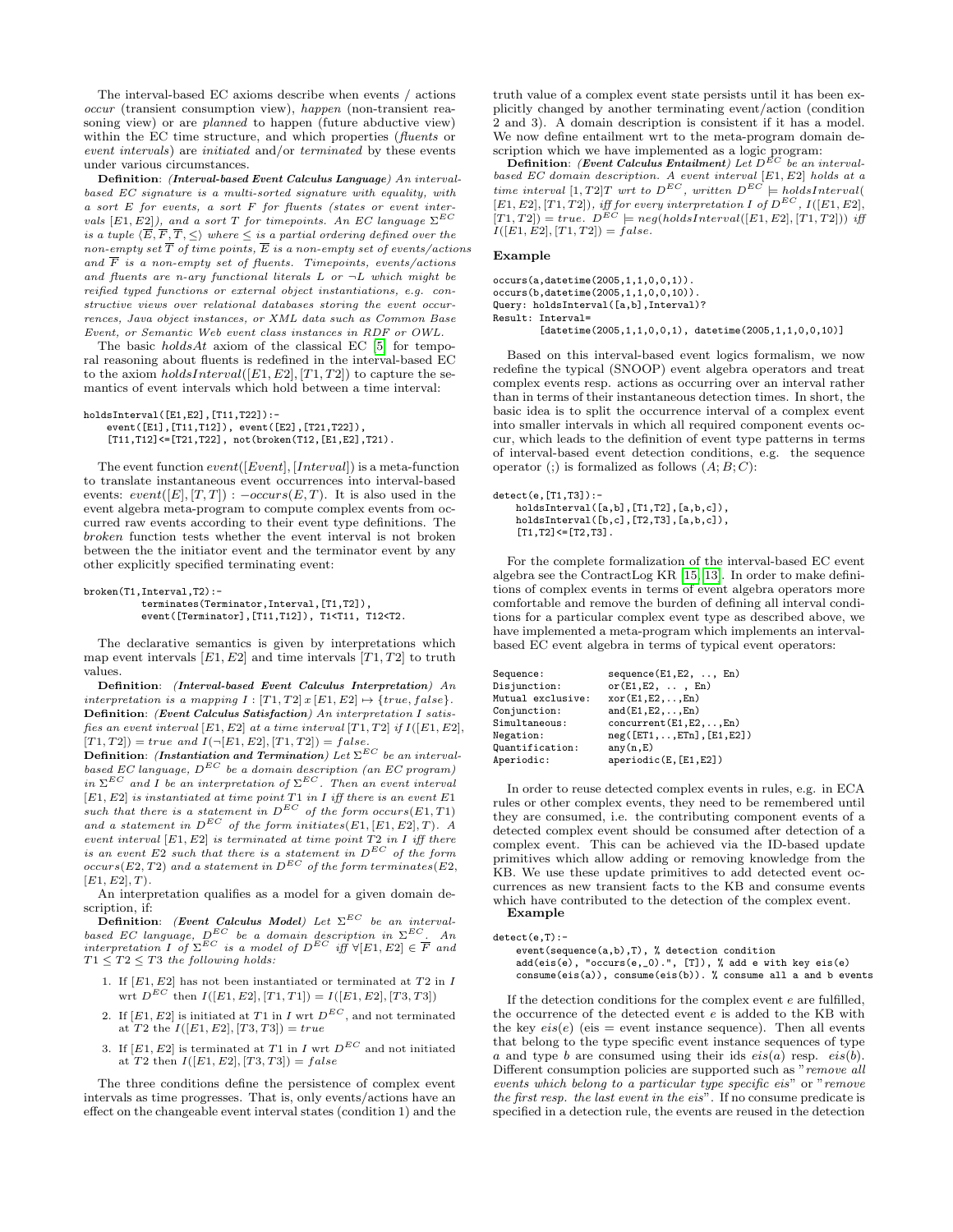of other complex events. The detection rule of a complex event might be used in an ECA rule to trigger the ECA rule.

For space reasons we have only discussed the processing of complex events, but the interval-based event calculus can also used for the definition of complex actions, e.g. to define an ordered sequence of action executions or concurrent actions (actions which must be performed in parallel within a time interval), with a declarative semantics for possibly required rollbacks, as defined above. For more information see [\[11,](#page-10-8) [15\]](#page-10-1).

### 4. EVENTMESSAGING REACTION RULES

The ECA rules described in the previous section are defined globally. Such global ECA rules are best suited to represent reaction rules that actively detect or query internal and external events in a global context and trigger reactions. For instance, to actively monitor an external system, data source, or service and to trigger a reaction whenever the system/service becomes unavailable. In a distributed environment with independent system nodes that communicate with each other relative to a certain context (e.g. a workflow, conversation protocol state or complex event situation), event processing requires event notification and communication mechanisms, and often needs to be done in a local context, e.g. a conversation state or (business) process workflow. Systems either communicate events according to a predefined or negotiated communication/coordination protocol or they subscribe to specific event types on a server (publish-subscribe). In the latter case, the server monitors its environment and upon detecting an atomic or complex event (situation), notifies the concerned clients. Complex events may correspond to pre-defined protocols or be based on event algebras including time-restricted sequences and conjunctions/disjunctions, which permits events like A occurs more than t time units after B to be expressed.

### 4.1 Syntax of Event Messaging Reaction Rules

In addition to global ECA-style reaction rules, we provide a homogenously-integrated event messaging reaction rule language, called Prova AA [\[7\]](#page-10-11), that includes constructs for asynchronously sending and receiving event messages via various communication protocols over an enterprise service bus and for specifying reaction rules for processing inbound messages. These messaging reaction rules do not require separate threads for handling multiple conversation situations simultaneously. The main language constructs are: sendMsg predicates, reaction rcvMsg rules, and rcvMsg or rcvMult inline reactions:

### sendMsg(XID,Protocol,Agent,Performative,Payload |Context) rcvMsg(XID,Protocol,From,queryref,Paylod|Context) rcvMult(XID,Protocol,From,queryref,Paylod|Context)

where XID is the conversation identifier (conversation-id) of the conversation to which the message will belong. Protocol defines the communication protocol. More than 30 protocols such as JMS, HTTP, SOAP, Jade are supported by the underlying enterprise service bus as efficient and scalable object-broker and communication middleware [\[10\]](#page-10-12). Agent denotes the target (an agent or service wrapping an instance of a rule engine) of the message. Performative describes the pragmatic context in which the message is send. A standard nomenclature of performatives is e.g. the FIPA Agents Communication Language ACL or the BPEL activity vocabulary. Payload represents the message content sent in the message envelope. It can be a specific query or answer or a complex interchanged rule base (set of rules and facts). Example:

% Upload a rule base read from File to the host % at address Remote via JMS upload\_mobile\_code(Remote,File) :- % Opening a file returns an instance % of java.io.BufferedReader in Reader fopen(File,Reader), Writer = java.io.StringWriter(), copy(Reader,Writer), Text = Writer.toString(), % SB will encapsulate the whole content of File



<span id="page-4-0"></span>Figure 1: Example Rule-Based Workflow

SB = StringBuffer(Text), sendMsg(XID,jms,Remote,eval,consult(SB)).

The example shows a reaction rule that sends a rule base from an external File to the agent service Remote using JMS as transport protocol. The inline sendMsg reaction rules is locally used within a derivation rule, i.e. only applies in the context of the derivation rule. The corresponding global receiving reaction rule could be:

#### rcvMsg(XID,jms,Sender,eval,[Predicate|Args]): derive([Predicate|Args]).

This rule receives all incoming JMS based messages with the pragmatic context eval and derives the message content. The list notation  $[Predict \mid Args]$  will match with arbitrary n-ary predicate functions, i.e., it denotes a kind of restricted second order notation since the variable Predicate is always bound, but matches to all predicates in the signature of the language with an arbitrary number of arguments Args).

### 4.2 Semantics of Event Messaging Reaction Rules

The semantics treats the send and receive constructs as special built-in literals. The execution flow is stored in a transparently constructed temporal reaction rule that is activated once the message matching the specified pattern in  $rcvMsq$  has arrived. The engine then continues processing other incoming messages and goals/queries. The temporal rule includes the pattern of the message specified in  $rcvMsq$  (or  $rcvMult$ ) in the head of the rule and all remaining goals at the current execution point in its body. This behaviour is different from suspending the current thread and waiting for the replies to arrive. The rule engine maintains one main thread while allowing an unlimited number of conversations to proceed at the same time without incurring the penalty and limitations of multiple threads otherwise used solely for the purpose of maintaining several conversation states at the same time.

The conversation and event context based semantics of global and local inline receive and send reaction rules allows implementing typical semantics of state machines or workflow-style systems such as Petri nets or pi-calculus, which can be used for complex event processing and workflow process executions (e.g. in style of BPEL). Figure [1](#page-4-0) shows an example of a event-based workflow which is implemented as follows:

```
process_join() :-
    iam(Me),
    init\_join(XID,join_1,[c(\_),b(\_)]),
   fork_a_b(Me,XID).
fork_a_b(Me,XID) :-
    rcvMsg(XID,self,Me,reply,a(1)),
    fork_c_d(Me,XID).
fork_a_b(Me,XID) :-
    rcvMsg(XID,self,Me,reply,b(1)),
    join(Me,XID,join_1,b(1)).
fork_c_d(Me,XID) :-
    rcvMsg(XID,self,Me,reply,c(1)),
    % Tell the join join_1 that a new pattern is ready
    join(Me,XID,join_1,c(1)).
% invoked by join once all the inputs are assembled.
join_1(Me,XID,Inputs) :-
   println(["Joined for XID=",XID," with inputs: ",Inputs]).
% Prints
% Joined for XID=agent@hostname001 with inputs [[b,1],[c,1]]
```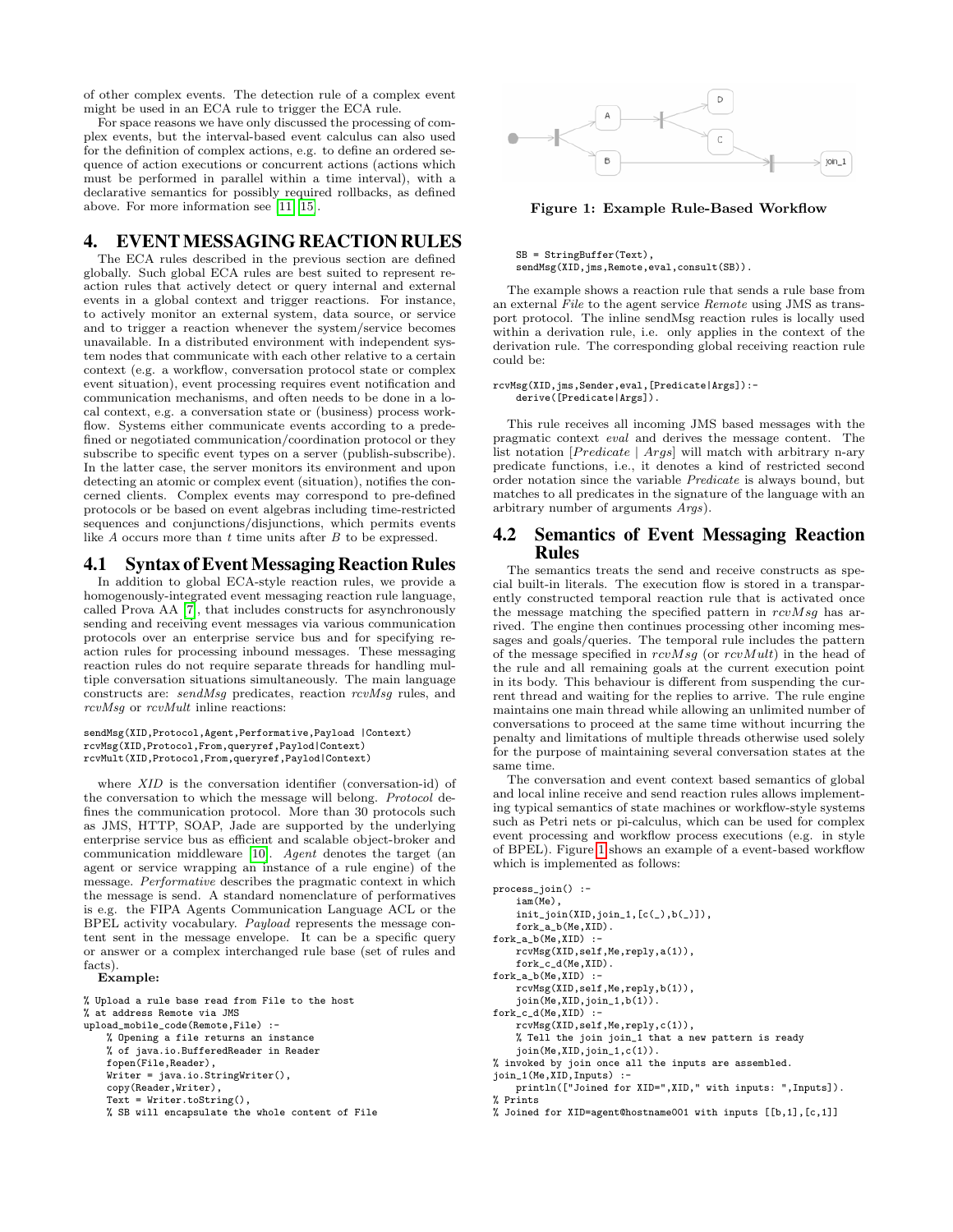The behaviour of the inbound links defined by the  $rcvMsq$  reaction rules is similar to BPEL links. However, the declarative rule-based approach provides a much more expressive declarative programming language to represent complex event processing logic, conditional reactions (activities) and complex event-based workflow patterns such as Join, Simple Merge, Cancel Activity, Multi-Choice, Structured Loop, Deferred Choice and Milestone (see [\[6\]](#page-10-6) for an implementation). The homogenous language approach allows arbitrary combinations of logic and meta-logic programming formalisms with global ECA and context-specific messaging reaction rules.

The following example demonstrates the use of messaging reaction rules for detecting a complex event pattern that includes event sequencing, disjunction, and event branching that depends on non-arrival of specified events: Event pattern is  $A$ ; ( $\neg B^*B$  or  $\neg E^*C$ ; D, where '<sup>\*</sup>\*' denotes 0..\* instances of the messages it follows.

rcvMsg(XID,Protocol,Sender,inform,A) : partition\_id(ID1), partition\_id (ID2), detect\_bc(XID,ID1,ID2), rcvMsg(XID,Protocol,Sender,inform,D), % inform the clients here about the detected situation ...

detect\_bc(XID,ID1,ID2) :-

rcvMsgP([ID1],[ID1],rcvMsg(XID,Protocol,Sender,inform,B)). detect\_bc(XID,ID1,ID2) :

rcvMsgP([ID1,ID2],[ID1],rcvMsg(XID,Protocol,Sender,inform,C)). detect\_bc(XID,ID1,ID2) :-

rcvMsgP([ID1],[ID2],rcvMsg(XID,Protocol,Sender,inform,E)), fail().

In the example, message  $A$  is the initiator of the complex event situation and has a reaction rule  $rcvMsg$  beginning the situation detection. This reaction rule is executed whenever a node receives a message with correlation-id  $XID$  on  $Protocol$  from  $Sender$  with payload matching the pattern A. The subsequent events contain two intersecting detection partitions (ID1 and ID2) that are active whenever the reactions to corresponding events are enabled. For example, the reaction to event  $\overline{C}$  is only enabled while both partitions are active. The built-ins partition id generate unique id's for each partition. The rules for the predicate detect bc spawn three reactions represented by the built-in  $rcvMsaP$  representing inline detection of events depending on inbound and outbound partition links. This behaviour is similar but opposite to BPEL links. Outbound links (argument 2 of  $rcvMsgP$ ) represent partitions that become inactive once the message matching the pattern in argument 3 of  $rcvMsgP$  is received. Inbound links (argument 1 of rcvMsgP) represent the partitions that must be active for the reaction to be active. Inactive reactions are removed from the system. Consider now the  $EIS{A; E; B; D}$ . The initiator A is detected by the first rule and three reactions for events B,  $C$  and  $D$  are activated. The event  $E$  deactivates the partition ID2 which removes the branches waiting for the event C and  $E$ . The event  $B$  succeeds the first  $detect\_bc$  rule while the last event  $D$  is received by the built-in reaction  $rcvMsq$  that waits for this event skipping any events that do not match. The example demonstrates that the semantics of complex event detection should fully respect the mutual ordering of events and also allow for flexibility in allowing or disallowing intervening events in conditional branches. The messaging reaction rules can also easily detect conjunctions of events (not shown here due to the lack of space).

In summary, the messaging style reaction rules complement the global ECA rules. We will now illustrate the combination of active global ECA and messaging reaction rules by a typical use case found in industry:

Example: A Manager node is responsible for holding housekeeping information about various servers playing different roles. When a server fails to send a heartbeat for a specified amount of time, the Manager assumes that the server failed and cooperates with the Agent component running on an unloaded node to resurrect it. A reaction rule for receiving and updating the latest heartbeat in event notification style is:

```
rcvMsg(XID,Protocol,FromIP,inform,heartbeat(Role,RemoteTime)) :-
    time(LocalTime)
```
update(key(FromIP, Role), "heartbeats(\_0, \_1, \_2, \_3)." [ FromIP, Role, RemoteTime, LocalTime] ).

The rule responds to a message pattern matching the one specified in the  $rcvMsg$  arguments.  $XID$  is the conversation-id of the incoming message; inform is the performative representing the pragmatic context of the message, in this case, a one-way information passed between parties;  $heartbeat(...)$  is the payload of the message. The body of the rule enquires about the current local time and updates the record containing the latest heartbeat from the controller. This rule follows a push pattern where the event is pushed towards the rule systems and the latter reacts. A pull-based global ECA rule that is activated every second by the rule engine and for each server that fails to have sent heartbeats within the last second will detect server failures and respond to it by initiating failover to the first available unloaded server. The accompanying derivation rules detect and respond are used for specific purpose of detecting the failure and organizing the response.

```
eca(
    every('1S'),
   detect(controller_failure(IP,Role,'1S'))
    respond(controller_failure(IP,Role,'1S')) ) .
every('1S'):-
    sysTime(T),
    interval(timespan(0,0,0,1),T).
```
detect(controller\_failure(IP,Role,Timeout)) : sysTime(LocalTimeNow), heartbeats(IP,Role,RemoteTime,LocalTime), LocalTimeNow-LocalTime > Timeout.

```
respond(controller_failure(IP,Role,Timeout)) :-
   sysTime(LocalTime),
   first(holdsAt(status(Server,unloaded),LocalTime)),
   add(key(Server),
        "happens(loading(_0),_1).",[ Server, Local-Time]),
    sendMsg(XID,loopback,self,initiate,failover(Role, IP, Server)).
```
The ECA logic involves possible backtracking so that all failed components will be resurrected. The state of each server is managed via an event calculus formulation:

```
initiates(loading(Server),status(Server,loaded),T).
terminates(unloading(Server),status(Server,loaded),T).
initiates(unloading(Server),status(Server,unloaded),T).
terminates(loading(Server),status(Server, loaded),T).
```
The current state of each server is derived from the happened loading and unloading events and used in the ECA rule to detect the first server which is in state unloaded. This EC based formalization can be easily extended, e.g. with new states such as a maintenance state which terminates an unloaded state, but is not allowed in case a server is already loaded:

```
initiates(maintaining(Server),status(Server,maintenance),T):-
   not(holdsAt(status(Server,loaded),T)).
terminates(maintaining(Server),status(Server,unloaded),T).
```
In summary, the messaging style reaction rules complement the global ECA rules in distributed coordination situations such as process workflows and for distributed complex event processing.

### 5. TRANSACTIONALMODULE-BASED UP-DATES

Our reaction rule language provides support for three special update functions add, remove and transaction and two auxiliary functions commit and rollback. These update primitives are more expressive than the simple assert/retract primitives found in typical LP interpreters such as Prolog and allow transactional as well as bulk updates of knowledge including updating of facts and rules. They enable arbitrary knowledge updates, e.g., adding (add) /removing (remove) rules or complete rule sets including the import of knowledge from external sources and transactional update (transaction) which are rolled back if the execution fails. Transactions might be explicit committed or rolledback. Each update has a unique ID with which it is asserted into the KB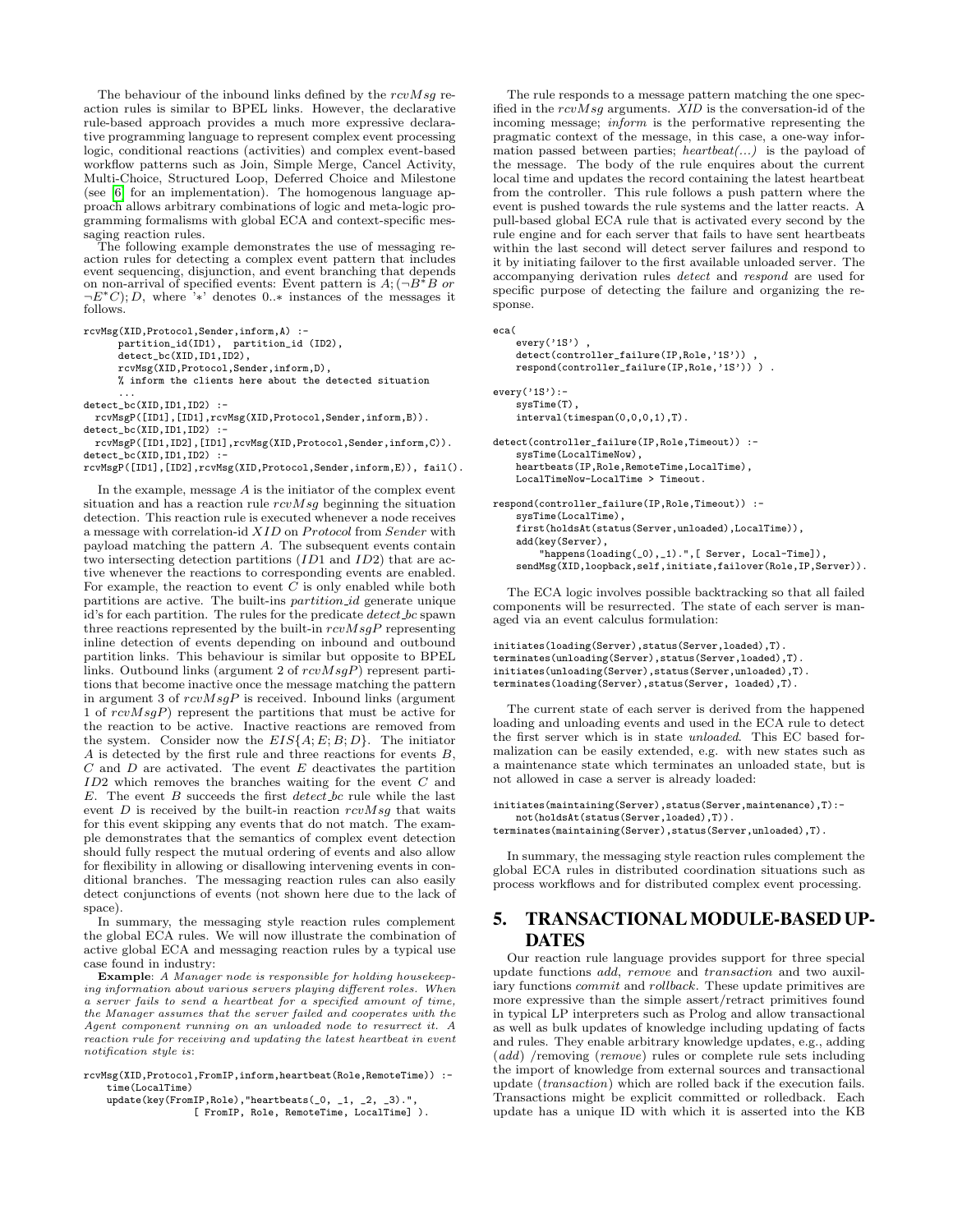as a module, i.e. the KB is an ordered LP (OLP) consisting of arbitrary nested and possibly distributed modules (rule sets) managed by their unique ID. Preferences with e.g. default rules and priorities might be defined between rules and complete modules by an expressive integrity-preserving defeasible logic. Constructive scopes can be used to constrain the level of generality of queries and explicitly close of open distributed KBs to support non-monotonic properties, e.g. for negation-as-failure. For a detailed description of these expressive logic formalisms see the ContractLog KR [\[15,](#page-10-1) [13\]](#page-10-0).

```
add("./examples/test/test.prova") % add an external script
add("http://rbsla.com/ContractLog/datetime.prova") % from URL
\begin{array}{lcl} \texttt{add}(\texttt{id1}, \texttt{''r(1)}\texttt{:=f(1)}\texttt{. f(1)}\texttt{.''})\texttt{''} & \texttt{add rule} \texttt{ and } \texttt{fact}\\ \texttt{add}(\texttt{id2}, \texttt{''r(X)}\texttt{:=f(X)}\texttt{.''}) & \texttt{''} & \texttt{add rule} \texttt{''r(X)} \end{array}% add rule "r(X):-f(X)."
p(X,Y) :- % object/variable place holders _N: _0=X ; _1=Y.<br>add(id3,"r(_0):-f(_0), g(_0). f(_0). g(_1).",[X,Y]).
remove(id1) % remove all updates with id
remove("./examples/test/test.prova") % remove external update
```
The examples show different variants of updates with external modules imported from their URIs, user-defined updates asserting rules and facts and updates with previously bound variables from other goals which are integrated into the updates using place holders  $X$ .

Remarkably, updates to the KB are handled as modules, i.e., as (smaller) logic programs which might contain further updates and imports of other modules, leading to nested updates with hierarchical submodules. External LP scripts can be dynamically added and removed from the knowledge base using their module object ids (typically the URI or an user defined label).

The semantics of updates in ContractLog is based on the notion of knowledge states and transitions from one state to another.

Definition: (Positive Update Transition) A positive update transition, or simply positive update, to a knowledge state  $KB_k$  is defined as a finite set  $U_{oid}^{pos} := \{r_N : H \leftarrow B, fact_M : A \leftarrow \}$  with A an atom denoting a fact,  $H \leftarrow B$  a rule,  $N = 0, ..., n$  and  $M = 0, ...m$ and oid being the update oid which is also used as module oid to manage the knowledge as a new module in the KB. Applying  $U_{oid}^{pos}$  to  $KB_k$  leads to the extended state  $KB_{k+1} = \{KB_k \cup U_{oid}^{pos}\}.$ Applying several positive updates as an increasing finite sequence  $U^{pos}_{oid_j}$  with  $j = 0,..,k$  and  $U^{pos}_{oid_0} := \emptyset$  to  $KB_0$  leads to a state  $KB_k = \{KB_0 \cup U^{pos}_{oid_0} \cup U^{pos}_{oid_1} \cup ... \cup U^{pos}_{oid_k}\}.$ 

Likewise, we define a *negative update transition* as follows:

Definition: (Negative Update Transition) A negative update transition, or for short a negative update, to a knowledge state  $KB_k$  is a finite set  $U_{\text{red}}^{neg} := \{r_N : H \leftarrow B, \text{fact}_M : A \leftarrow \}$  with  $A \in KB_k$ ,<br>  $H \leftarrow B \in P, N = 0, ..., n$  and  $M = 0, ..., m$ , which is removed from  $KB_k$ , leading to the reduced program  $KB_{k+1} = \{KB_k \setminus U_{oid}^{neg}\}.$ 

Applying arbitrary sequences of positive and negative updates leads to a sequence of KB states  $KB_0, ..., KB_k$  where each state  $KB_i$  is defined by either  $KB_i = KB_{i-1} \cup U_{oid_i}^{pos}$  or  $KB_i =$  $KB_{i-1} \setminus U^{neg}_{oid_i}.$ 

Transactional updates in our rule language are inspired by the serial Horn version of transaction logics (TR) [\[3\]](#page-10-13).

Definition: (Transactional Update) A transactional update is an update, possibly consisting of several atomic updates, which must be executed completely or not at all. In case a transactional update fails, i.e., it is only partially executed or violates integrity wrt to integrity constraints, it will be rolled back otherwise it will be committed. Formally, a transactional update is defined as follows:

$$
U_{oid}^{trans}:=U_{oid_1}^{pos/neg},..,U_{oid_n}^{pos/neg} \& \overline{IC}
$$

, where  $\overline{IC} = \{IC_1, .., IC_m\}$  is a possibly empty set of integrity constraints which must hold after the update has been executed. In case an integrity constraint is violated the update is rolled back.

A roll back to the previous state before the update means to apply the complement update function on the added or removed modules:

Definition:(Rollback of Update) A transactional update is rolled back by inverting the update primitive:

 $KB_i = KB_{i+1} \setminus U_{oid}^{trans}$  iff  $KB_{i+1} = KB_i \cup U_{oid}^{trans}$ <br>  $KB_i = KB_{i+1} \cup U_{oid}^{trans}$  iff exists  $KB_{i+1} = KB_i \setminus U$ 

$$
KB_i = KB_{i+1} \cup U_{oid}^{trans} \text{ iff exists } KB_{i+1} = KB_i \setminus U_{oid}^{trans}
$$

Note, that due to the module concept in our language only the transition sequence consisting of the update state oids and the update primitive needs to be remembered to rollback a sequence of transactional updates.

The declarative semantics of transactional updates is built on the concept of sequences of state transitions  $\langle KB_1, ..., KB_k \rangle$ . The truths of update are defined on transition paths, i.e. the answer to a query is not determined by the current knowledge base alone, but depends on the entire transition paths. That is, only paths which return a non-empty answer respectively succeed in case of propositional queries are considered and their executed transactional updates are committed, whereas paths with empty answer sets are backtracked and the processed transactional updates within such paths are rolled back to the state of the last backtracking point. A query fails if the set of answers is empty for every possible transition path. The logical account of transactional execution (derivation with transactional updates) is given by the concept of executional entailment adapted from TR.

Definition: (Executional Entailment) Let  $KB<sub>0</sub>$  be an initial KB state and Q be a query which might contain free variables  $X_1, ..., X_n$ then  $KB_0, \pi \models Q$ , i.e., Q is true in  $KB_0$ , iff there exists a path  $\pi =$  $\langle KB_0, ..., KB_k \rangle$  which returns a non-empty answer for all variables in Q. Q fails if it returns an empty answer set for every possible execution paths  $\pi_i$ .

That is, a query involves a mapping from sequences of KB states to sets of tuples of ground terms in each state. In case of free queries with variables several transition paths are considered to produce answers for the query  $Q$ , then the final state  $\overline{KB}$ which becomes the new knowledge base (state) is the union of all final states of valid transition paths  $\pi_i$  which entail Q. Queries which do not involve any updates, i.e., which do not consider serial update rules but only LP rules with standard literals without any side effects on the KB, have an transition path with length  $k = 0$ . In this case, a goal Q is entailed if  $KB, \pi \models Q$  and  $\pi = \{KB\}$ , i.e., there is no state transition and accordingly executional entailment reduces to standard LP entailment  $\overrightarrow{KB} \models Q$ .

## 6. INTEGRATION OF REACTION RULES INTO RULEML

In this section we propose a reaction rule extension, called Reaction RuleML, to RuleML, as a standard for rule interchange and rule serialization in XML. Reaction RuleML serves as a platformindependent rule interchange format, and is intended to be translated into platform-specific, executable rule languages such as our homogenous reaction rule language which we described in the previous sections.

The Rule Markup Language (RuleML) [\[1\]](#page-10-2) is a modular, interchangeable rule specification standard to express both forward (bottom-up) and backward (top-down) rules for deduction, reaction, rewriting, and further inferential-transformational tasks. It is defined by the Rule Markup Initiative [\[2\]](#page-10-14), an open network of individuals and groups from both industry and academia that was formed to develop a canonical Web language for rule serialization using XML and for transformation from and to other rule standards/systems. The language family of RuleML covers the entire rule spectrum, from derivation rules to reaction rules including rule-based event processing and messaging (Reaction RuleML [\[18\]](#page-10-15)), as well as verification and transformation rules. In the following, we will briefly summarize the key components of the Derivation RuleML language (Horn logic layer), and then introduce the Reaction RuleML sublanguage [\[18\]](#page-10-15) which extends RuleML with additional language constructs for representing reaction rules and complex event / action messages. The building blocks of Derivation RuleML are: [\[1\]](#page-10-2)

- Predicates are n-ary relations introduced via an  $\langle$  *Atom*  $\rangle$  element in RuleML. The main terms within an atom are variables  $\langle Var \rangle$  to be instantiated by values when the rules are applied, individual constants  $\langle Ind \rangle$ , data values  $\langle Data \rangle$ , and complex expressions  $\langle$  Expr  $\rangle$ .
- Derivation Rules are defined by an  $\langle$  Implies  $\rangle$  element which consists of a body part  $(*body*)$  with one or more atomic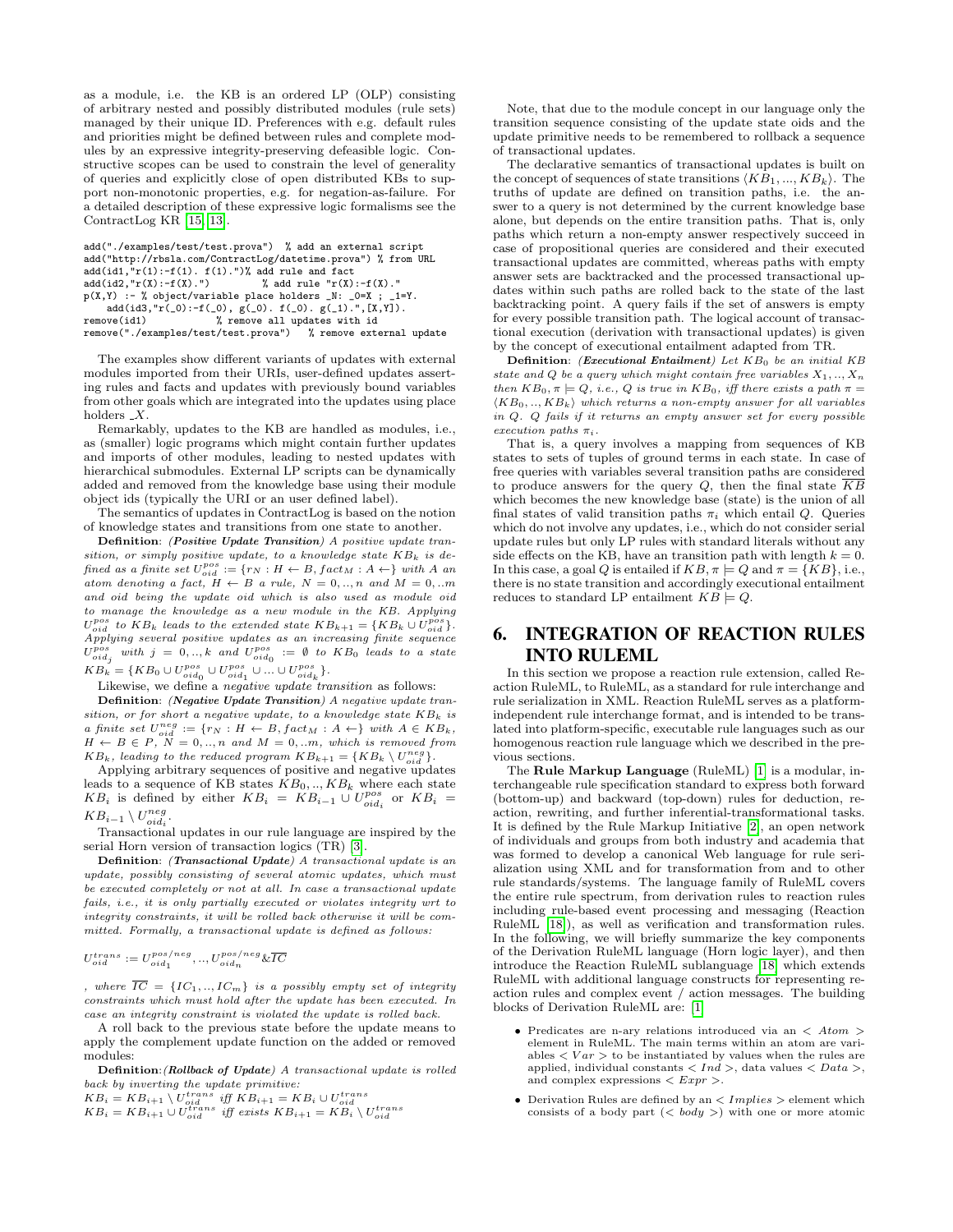conditions connected via  $\langle And \rangle$  or  $\langle Or \rangle$ , possibly negated by  $\langle Neg \rangle$  (for classical negation) or  $\langle Naf \rangle$  (for negation as failure), and of a conclusion part  $(\langle head \rangle)$  that is implied by the body, where rule application can be in a forward or backward manner.

- $\bullet~$  Facts are stated as atoms deemed to be true:  $<$   $Atom$   $>$
- Queries  $\langle$  Query  $\rangle$  can be proven backward as top-down goals or forward via bottom-up processing, where several goals may be connected within a query, possibly negated.

Besides facts, derivation rules, and queries, RuleML defines further rule types such as integrity constraints and transformation rules [\[1\]](#page-10-2).

Reaction RuleML [\[18\]](#page-10-15) is a general, practical, compact and user-friendly XML-serialized sublanguage of RuleML for the family of reaction rules. It incorporates various kinds of production, action, reaction, and KR temporal/event/action logic rules as well as (complex) event/action messages into the native RuleML syntax using a system of step-wise extensions. The building blocks of Reaction RuleML (v0.2) are: [\[18\]](#page-10-15)

- One general (reaction) rule form  $(*Rule*)$  that can be specialized by the selection of the constituent subparts to, e.g. Condition-Action rules (production rules), Event-Action rules (trigger rules), Event-Condition-Action rules ...
- Three execution styles defined by the attribute @execution; default value is "reasoning".
	- active: 'actively' polls/detects occurred events in global ECA style, e.g. by a ping on a service/system or a query on an internal or external event database
	- messaging: waits for incoming complex event message (inbound) and sends messages (outbound) as actions
	- reasoning: Logical reasoning as e.g., in logic programming (derivation rules) and KR formalisms such as event/ action/transition logics (as e.g. in Event Calculus, Situation Calculus, TAL formalizations)
- "weak" and "strong" evaluation/execution semantics ("@eval") interpretation which are used to manage the "justification lifecycle" of local inner reaction rules in the derivation/execution process of the outer rules
- optional object identifier (oid)
- $\bullet$  an optional metadata label (*label*) with e.g. metadata authoring information such as rule name, author, creation date, source ...
- $\bullet~$  an optional set of qualifications  $\it (qualification)$  such as a validity value, fuzzy value, a defeasible priority value...
- Messages  $\langle$  *Message*  $\rangle$  define inbound or outbound event message

A reaction rule might apply globally as e.g. global ECA rules or locally nested within other reaction or derivation rules as e.g. in the case of serial messaging reaction rules. The most general syntax of a (reaction) rules is:

```
<Rule execution="active" eval="strong">
   <oid> <!-- object identifier --> </oid>
   <label> <!-- metadata --> </label>
   <qualification> <!-- qualifications --> </qualification>
   \langleon> \langle!-- event --> \langle/on>
   \langleif> \langle |-- condition --> \langle/if>
   <then> <!-- conclusion --> </then>
   \langledo> \langle!-- action --> \langle/do>
   <after> <!-- postcondition --> </after>
   <else> <!-- else conclusion --> </else>
   <elseDo> <!-- else/alternative action --> </elseDo>
   <elseAfter> <!-- else postcondition --> </elseAfter>
</Rule>
```
According to the selected and omitted rule parts a rule specializes, e.g. to a derivation rule (if-then or if-then-else; reasoning style), a trigger rule (on-do), a production rule (if-do), an ECA rule (on-if-do) and special cases such as ECAP rule (on-ifdo-after) or mixed rule types such as derivation rule with alternative action (if-then-elseDo), e.g. to trigger an update action (add/remove from KB) or send an event message (e.g. to a log system) in case a query on the if-then derivation rule fails.

Complex event algebra constructs such as  $\langle Sequence \rangle$ ,  $\langle$  $Disjunction > \langle \textit{Conjunction} > \rangle < Xor > \langle \textit{Concurrent} > \rangle$  $\langle Not \rangle$ ,  $\langle Any \rangle$ ,  $\langle Aperiodic \rangle$ ,  $\langle Periodic \rangle$  and complex action algebra constructs such as  $\langle Succission \rangle$ ,  $\langle Choice \rangle$ ,  $\langle Flow \rangle$ ,  $\langle Loop \rangle$  can be used in the event respective action part to define complex event types and complex actions.

The metadata label can be optionally used to add additional metadata using Semantic Web / metadata vocabularies such as Dublin Core. The rule quantifications such as priorities or validity values form the basis for expressive reasoning formalisms such as defeasible logic, argumentation semantics, scoped reasoning or fuzzy reasoning (see e.g. [\[15\]](#page-10-1)).

In messaging style inbound and outbound messages  $<$  Message  $>$ are used to interchange events (e.g. queries and answers) and rules:

#### <Message mode="outbound" directive="ACL:inform">

```
<oid> <!-- conversation ID--> </oid>
<protocol> <!-- transport protocol --> </protocol>
<sender> <!-- sender agent/service --> </sender>
<content> <!-- message payload --> </content>
```
</Message>

- $@mode = inbound|outbound attribute defining the type of a$ message
- @directive attribute defining the pragmatic context of the message, e.g. a FIPA ACL performative
- $\bullet \lt old$  *oid*  $>$  the conversation id used to distinguish multiple conversations and conversation states
- $\bullet \lt$  protocol  $>$  a transport protocol such as HTTP, JMS, SOAP, Jade, Enterprise Service Bus (ESB) ...
- $\langle$  sender  $\rangle$   $\langle$  receiver  $\rangle$  the sender/receiver agent/service of the message
- $\bullet$  < content > message payload transporting a RuleML / Reaction RuleML query, answer or rule base

The directive attribute corresponds to the pragmatic instruction, i.e. the pragmatic characterization of the message context. External vocabularies defining pragmatic performatives might be used by pointing to their conceptual descriptions. A standard nomenclature of pragmatic performatives is defined by the Knowledge Query Manipulation Language (KQML) and the FIPA Agent Communication Language (ACL) which defines several speech act theory-based communicative acts. Other vocabularies such as the normative concepts of Standard Deontic Logic, e.g., to define action obligations or permissions and prohibitions might be used as well.

The conversation identifier is used to distinguish multiple conversations and conversation states. This allows to associate messages as follow-up to previously existing conversations, e.g. to implement complex coordination and negotiation protocols. For an overview and description of several negotiation and coordination protocols see [\[17\]](#page-10-16).

The protocol might define lower-level ad-hoc or ESB transport protocols such as HTTP, JMS, SOAP or e.g. agent-oriented communication protocols such as Jade.

The content of a message might be a query or answer or a larger rule or fact base serialized in RuleML / Reaction RuleML.

RuleMLs' webized typing approach enables the integration of rich external syntactic and semantic domain vocabularies into the compact RuleML language. For instance, the following example shows a Reaction RuleML message with a IBM Common Base Event (CBE) formalization as payload.

```
Example
```

```
<Message mode="outbound" directive="ACL:inform">
  <br/>ad><Ind>conversation123</Ind></oid></
  <protocol><Ind>esb</Ind></protocol>
  <sender><Ind>server32@lapbichler32</Ind></sender>
  <receiver><Ind>client11@lapbichler32</Ind></receiver>
  <content>
     <And>
        <Atom>
            \langleoid\rangle<Ind type="cbe:CommonBaseEvent">i000000</Ind>
             </oid>
```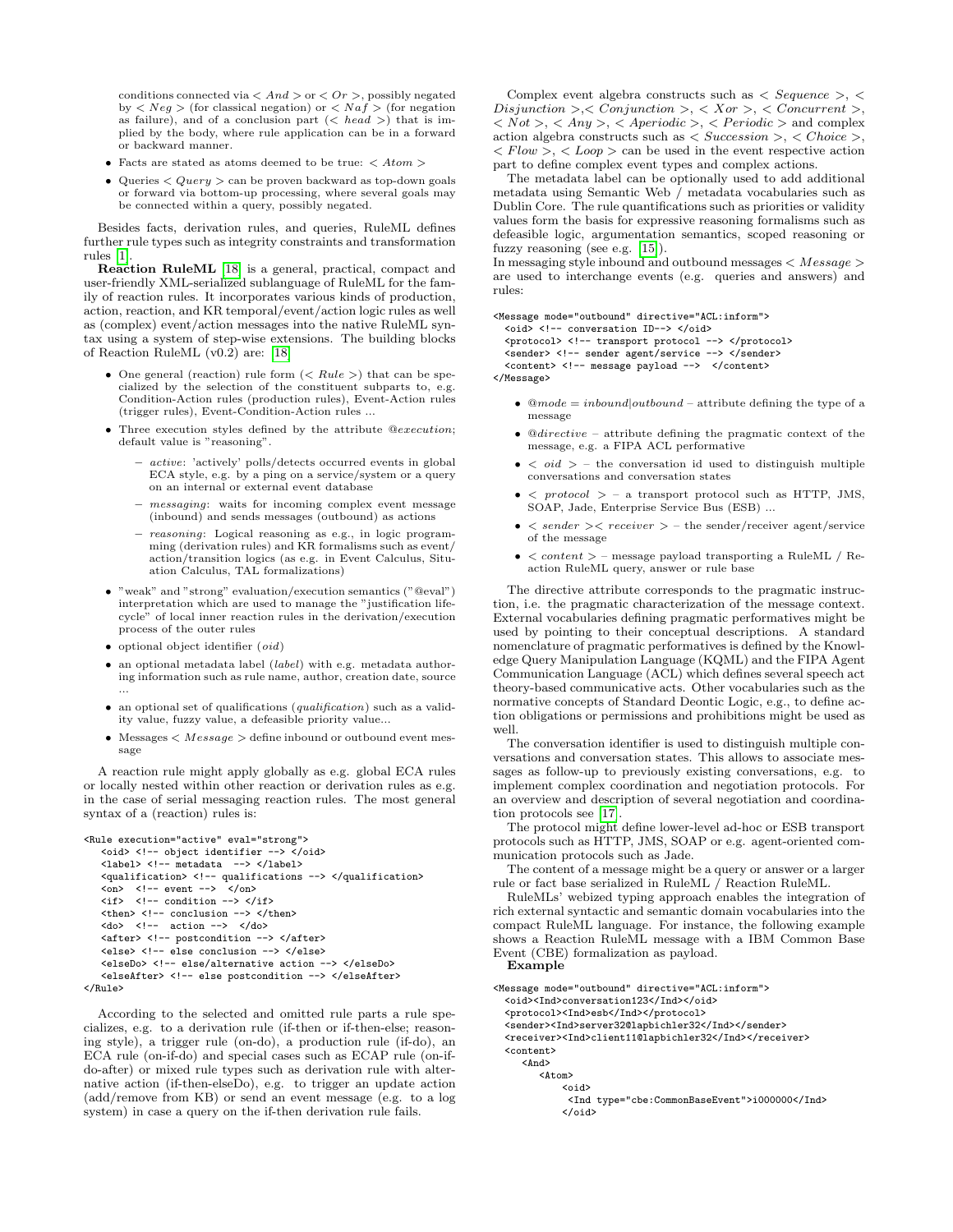```
<Rel use="value" uri="cbe:creationTime"/>
            <Ind type="owlTime:Year">2007</Ind>
            <Ind type="owlTime:Mont">6</Ind>
                     ...
        </Atom>
         ...
        <Atom><oid>
             <Ind type="cbe:CommonBaseEvent">i000000</Ind>
            </oid>
            <Rel use="value" uri="cbe:msg"/>
            <Ind type="xsd:String">Hello World</Ind>
        </Atom>
     </And>
   </content>
</Message>
```
The RuleML Interface Description Language (RuleML IDL), as a sublanguage of Reaction RuleML, adopts ideas of interface definition languages such as CORBA's IDL or Web Services' WSDL. It describes the signature of public rule functions together with their mode and type declarations, e.g. the public rule heads which can be queried in backward-reasoning style or monitored and matched with patterns in forward reasoning style.

Modes are instantiation patterns of predicates described by mode declarations, i.e. declarations of the intended input-output constellations of the predicate terms with the following semantics:

- $\bullet$  "+" The term is intended to be input
- "−" The term is intended to be output
- "?" The term is arbitrary (input or output)

We define modes with an optional attribute @mode which is added to terms in addition to the @type attribute. By default the mode is arbitrary "?". An interface description is represented by the function interface(QueryLiteral, Description), where QueryLiteral is the signature of the publicly accessible literal. Thus, the interface definition for the function add(Result, Arg1, Arg2) with the modes  $add(-, +, +)$  is as follows:

Example

 $<$ Atom $>$ 

```
<Rel>interface</Rel>
<Expr>
```
<Fun>add</Fun>

<Var type="java:java.lang.Integer" mode="-">Result</Var> <Var type="java:java.lang.Integer" mode="+">Arg1</Var> <Var type="java:java.lang.Integer" mode="+">Arg2</Var>

<Expr>

<Ind>Definition of the add function which takes two Java integer values as input and returns the Integer result value</Ind>

</Atom>

### 7. RULE-BASED CEP MIDDLEWARE

In this section we will implement the main components of the rule-based middleware which makes use of the homogenous reaction rule language. As in a model driven architecture (MDA) the middleware distinguishes:

- a platform specific model (PSM) which encodes the rule statements in the language of a specific execution environment
- a platform independent model (PIM) which represents the rules in a common (standardized) interchange format (e.g. a markup language)
- a computational independent model (CIM) with rules in a natural or visual language.

We focus on the technical aspects of the middleware and on the machine-to-machine communication between automated rule inference services deployed on the middleware. The homogenous reaction rule language is used on the PSM layer and RuleML/Reaction RuleML on the PIM layer. For an visual RuleML/Reaction RuleML editor on the CIM layer see [\[15\]](#page-10-1). Figure [2](#page-8-0) illustrates the architecture of the middleware.

Several rule engines (e.g. Prova [\[7\]](#page-10-11) or other rule execution environments) might be deployed as distributed web-based services. Each service dynamically imports or pre-compiles and



<span id="page-8-0"></span>Figure 2: Rule-based CEP Middleware

loads the distributed rule bases (RuleML scripts published on the web or stored locally) which implement the decision and reaction logic. External data from data sources such as Web resources or relational databases and external enterprise application tools, web services and object representations can be directly integrated during runtime or by translation during compile time by the expressive homogenous and heterogenous integration interfaces of the rule engine or via publish-subscribe and monitoring processes using the ESB and event messages. The ESB is used as object broker for the web-based inference services and as asynchronous messaging middleware between the services. Different transport protocols such as JMS, HTTP or SOAP (or Rest) can be used to transport rule sets, queries and answers as payload of event messages between the internal inference services deployed on the ESB endpoints or external systems and applications. RuleML/Reaction RuleML is used as common rule interchange format between the services.

### 7.1 Enterprise Service Bus as Communication **Middleware**

Our middleware is based on the Mule open-source ESB [\[10\]](#page-10-12) in order to handle message-based interactions between the deployed rule-based services and with other external applications, tools and services using disparate complex event processing (CEP) technologies, transports and protocols. The ESB allows to deploy the rule engines as highly distributable rule inference services installed as Web-based endpoints on the Mule object broker and supports the Reaction RuleML based communication between them. That is, the ESB provides a highly scalable and flexible application messaging framework to communicate synchronously but also asynchronously with external and internal services.

Mule is a messaging platform based on ideas from ESB architectures, but goes beyond the typical definition of an ESB as a transit system for carrying data between applications by providing a distributable object broker to manage all sorts of service components. A transport provider enables Mule components to send and receive information over a particular protocol, repository messaging or other technology. Mule supports a great variety of transport protocols such as JMS, HTTP, SOAP, TCP. Autonomous components such as Java Beans or components from other frameworks are managed within the object broker and configured to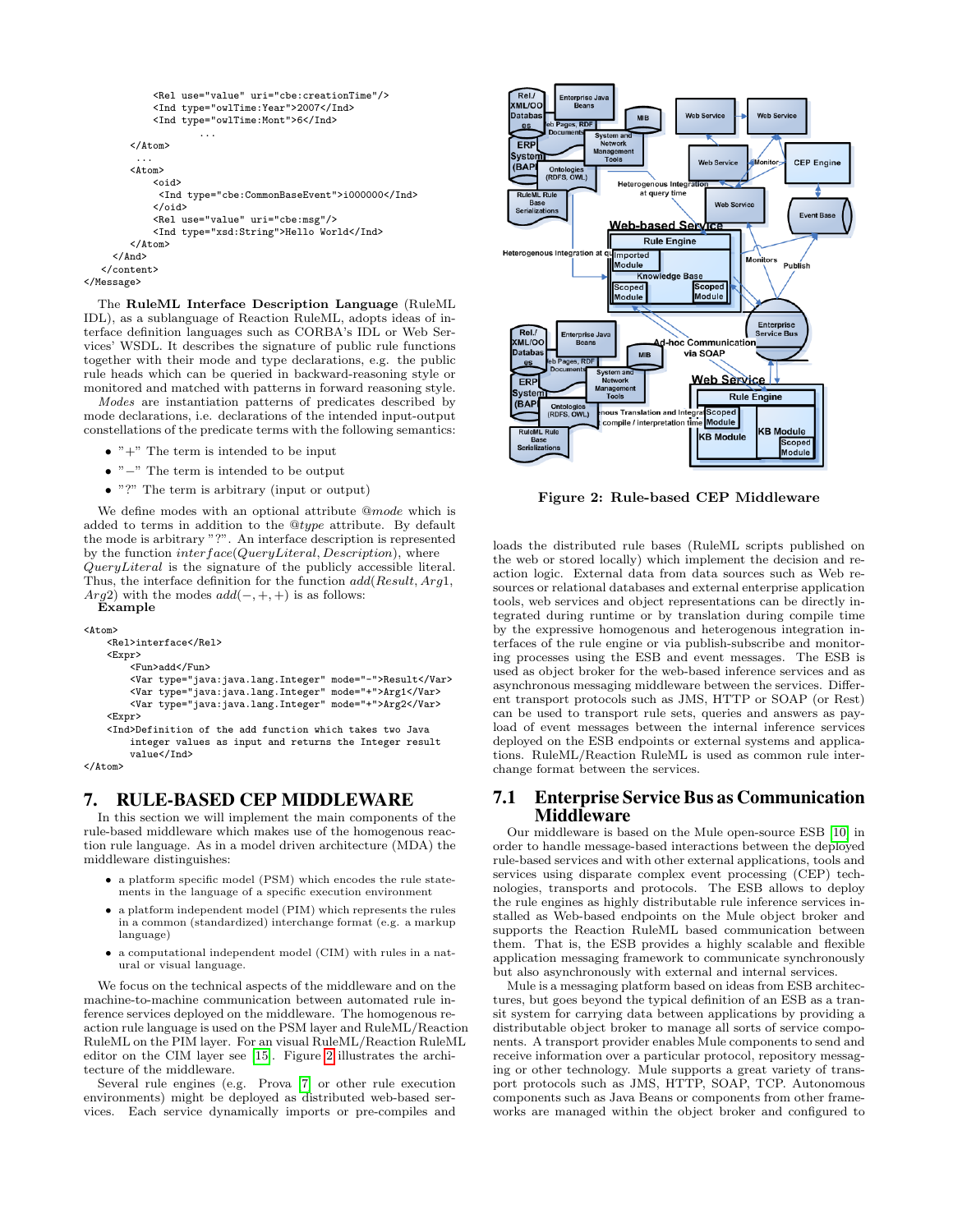

### <span id="page-9-0"></span>Figure 3: Distributed Inference Services on an ESB

exchange inbound and outbound event messages through registered routers to the components' endpoint addresses. The three processing modes of Mule are [\[10\]](#page-10-12):

- Asynchronously: many events can be processed by the same component at a time in various threads. When the Mule server is running asynchronously instances of a component run in various threads all accepting incoming events, though the event will only be processed by one instance of the component.
- Synchronously: when a Component receives an event in this mode the whole request is executed in a single thread
- Request-Response: this allows for a Component to make a specific request for an event and wait for a specified time to get a response back

The object broker follows the Staged Event Driven Architecture (SEDA) pattern [\[19\]](#page-10-17). The basic approach of SEDA is to decomposes a complex, event-driven application into a set of stages connected by queues. This design decouples event and thread scheduling from application logic and avoids the high overhead associated with thread-based concurrency models. That is, SEDA supports massive concurrency demands on Web-based services and provides a highly scalable approach for asynchronous communication. Figure [3](#page-9-0) shows a simplified breakdown of the Mule integration.

Several inference services which at their core run a rule engine are installed as Mule components which listen at configured endpoints, e.g., JMS message endpoints, HTTP ports, SOAP server/client addresses or JDBC database interfaces. Reaction RuleML is used as a common platform independent rule interchange format between the agents (and possible other rule execution / inference services). Translator services are used to translate inbound and outbound messages from PIM Reaction RuleML into the PSM rule engines execution syntaxes and vice versa. XSLTs and ANTLR based translator services are provided as Web forms, HTTP services and SOAP Web services on the Reaction RuleML Web page [\[18\]](#page-10-15).

The large variety of transport protocols provided by Mule can be used to transport the messages to the registered endpoints or external application objects. Usually JMS is used for the internal communication between distributed agent instances, while HTTP and SOAP is used to access external Web services. The usual processing style is asynchronous using SEDA event queues. However, sometimes synchronous communication is needed. For instance, to handle communication with external synchronous HTTP clients such as Web browsers where requests, e.g. by a Web from, are send through a synchronous channel. In this case the implemented synchronous bridge component dispatches the requests into the asynchronous messaging framework and collects all answers from the internal service nodes, while keeping the synchronous channel with the external service open. After all asynchronous answers have been collected they are send back to the still connected external service.

### 7.2 Platform-dependent Rule Engines as Execution Environments

Each web-based inference service might run one or more arbitrary rule engines to execute the interchanged rules and events and derive answers on requests. In this subsection we will introduce Prova [\[7\]](#page-10-11), a highly expressive open-source Semantic Web rule engine which supports complex reaction rule-based workflows, decision logic and dynamic access to external data sources and Java objects.

Prova follows the spirit and design of the recent W3C Semantic Web initiative and combines declarative rules, ontologies and inference with dynamic object-oriented Java API calls and access to external data sources such as relational databases or enterprise applications and IT services. One of the key advantages of Prova is its elegant separation of logic, data access, and computation and its tight integration of Java and Semantic Web technologies. It includes numerous expressive features and logic formalisms such as:

- Easy to use and learn ISO Prolog related scripting syntax
- Well-founded Semantics for Extended Logic Programs with defeasible conflict resolution and linear goal memoization
- Order-sorted polymorphic type systems compatible with Java and Semantic Web ontology languages RDF/RDFS and OWL
- Seamless integration of dynamic Java API invocations
- External data access by e.g., SQL, XQuery, RDF triple queries, SPARQL
- Meta-data annotated modular rule sets with expressive transactional updates, Web imports, constructive views and scoped reasoning for distributed rule bases in open environment such as the Web
- Verification, Validation and Integrity tests by integrity constraints and test cases
- Messaging reaction rules for workflow like communication patterns based on the Prova Agent Architecture
- Global reaction rules based on the ECA approach
- Rich libraries and built-ins for e.g. math, date, time, string, interval, list functions

For a detailed description of the syntax, semantics and implementation see [\[15,](#page-10-1) [7\]](#page-10-11).

### 8. CONCLUSION

Flexibility in dynamically composing new business processes and integrating heterogenous information systems (HIS), enabling ad-hoc cooperations, is one of the main aims of the recent service oriented computing (SOC) paradigm. The vision is to build largescale service supply chains (a.k.a. business services networks) which enable enterprises to define and execute Web Services based transactions and business processes across multiple business entities and domain boundaries using standardized (Web) protocols.

In this paper we propose a logic-based homogenous reaction rule language and a rule and event-based middleware which combine technologies from declarative rule-based programming with enterprise application technologies for CEP and SOC. The rulebased approach follows the separation-of-concerns principle and addresses imperatives businesses face today: Deploy the business logic in a service-oriented declarative way, effectively detect, communicate and adequately react to occurred complex events in the business and service management processes, change the decision and behavioral business logic which underpins their applications and service offerings in order to adapt to a flexible business environment (e.g. on-demand/utility computing), and to overcome the restrictive nature of slow IT change cycles. Our rule-based approach has the potential to profoundly change the way IT services are used and collaborate in business processes. Akin to multiagent systems (MAS), the rule-based logic layer allows for intelligent semi-autonomous decisions and reactions which are necessary, e.g., for IT service management (ITSM) processes such as service level management (SLM), change management, availability management and business process management (BPM) such as